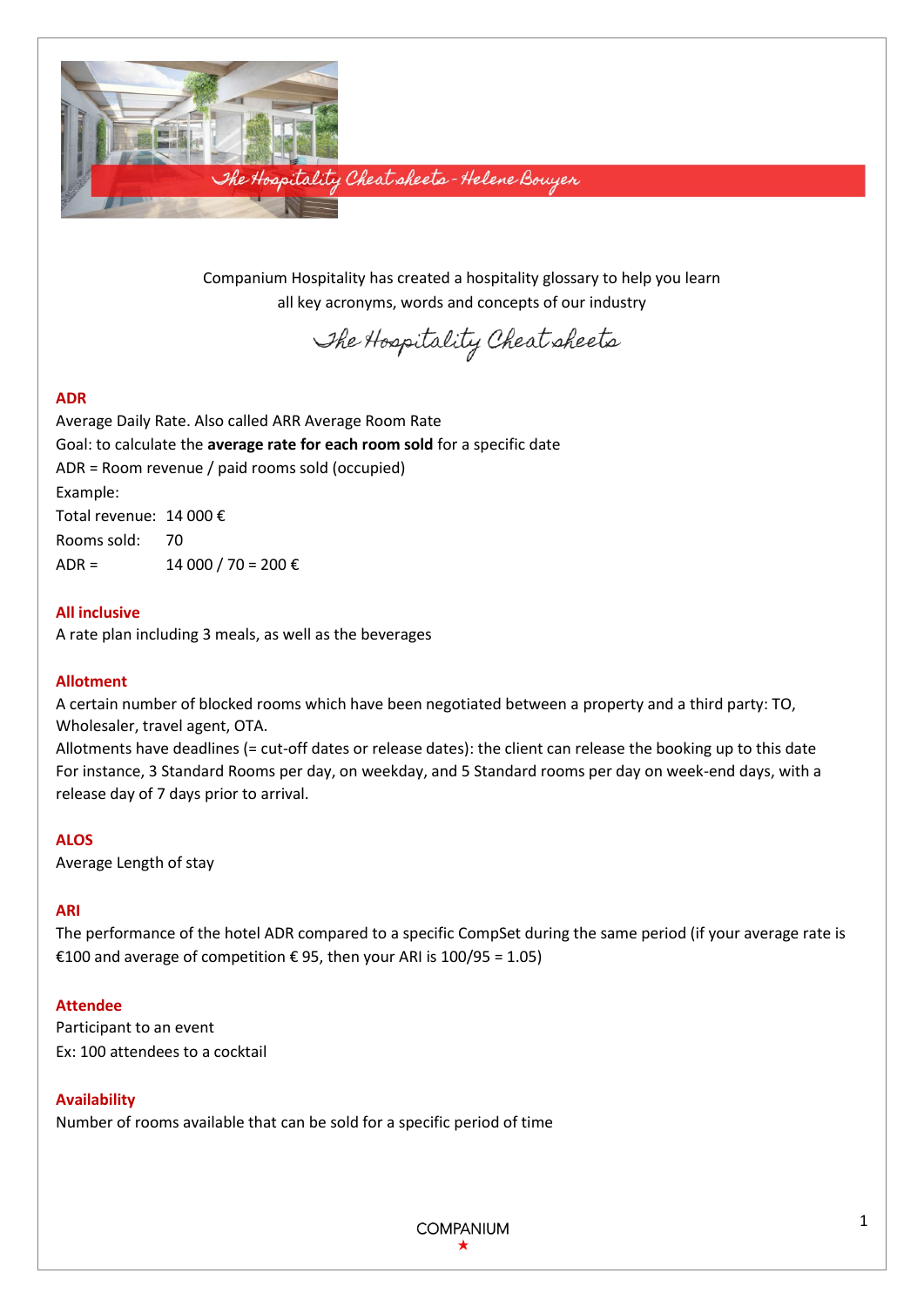

#### **BAR**

Best Available Rate - The lowest rate of the day available for guests to book. The BAR rates are available to the general public, does not require pre-payment and does not impose cancellation or change penalties and/or fees

#### **Barter agreement**

In hospitality, this is the fact to exchange goods or services for other things rather than money. Example: Room nights (RN) in exchange of a service with an agency, a media (for paid communication)

## **Benchmarking**

In Hospitality industry, benchmarking is a process in which a hotel / hospitality structure compares itself (product and service) and methods with those of the most successful competitors, in order to try to improve its own performance

#### **"Bleisure"**

The combination of the words "business" and "leisure" More and more business travellers extend their business trips => leisure breaks as well. It can refer to leisure time before, after or even during the business trip. It can also refer to the fact that some people work during their holidays (specially Millennials, with Internet possibilities) The lines are blurred

# **Block Business**

Used for MICE business: a certain number of rooms booked in the reservation system, called a PMS (ex: 200 rooms)

## **Booking window / lead time**

Period of time between the booking date and the arrival date

## **Cardex**

Profile of a client in the reservation system, PMS

## **Chatbot**

This is the contraction of "chat" and "robot": chatbots are computer programs designed to simulate conversation with human users, on Internet.

They can answer most frequently asked questions.

Many hotels use them nowadays.

They bring an immediate answer to clients / guests, before or after their stays.

In most cases, guests / clients do not know that they have a conversation with a robot. If this is correctly done, the person has the feeling to talk to a human being.

## **Check-in**

First contact with the guest for his stay, key of the room, confirmation of the information

**COMPANIUM**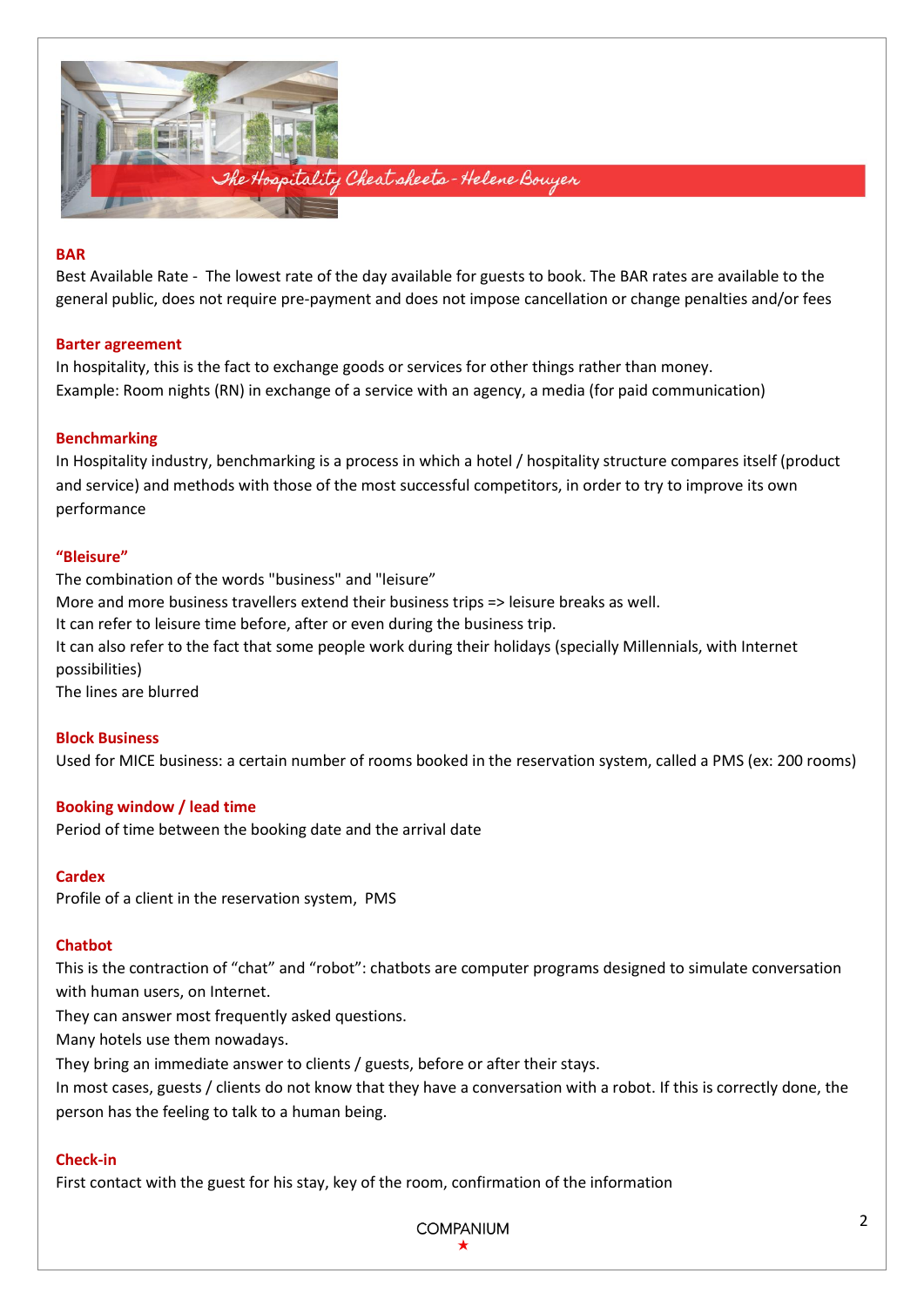

## **Check-out**

Departure time; settle the guest account, update room status, check satisfaction

#### **Client**

Person who books and pays the room or the event, can be different from a guest who is the final client; the person who is staying in the room.

The guest can also be a client if he books directly. Or else, the client is the intermediary (the company, the travel agent, the wholesalers etc…)

#### **Commission**

Part of the money which is given to an intermediary when a booking is done. For instance: commission given to Travel Agents, OTA. Can be between 10 to 30%. The commission is different from the mark-up.

#### **CompSet**

This is the competitive environment A set of hotels that are similar in terms of size, chain scale / star rating; location, targets of clients Used in the STR analysis to compare the performance of the hotel with competitors' performance.

#### **COMP**

This abbreviation means "Complimentary".

Usually refers to room which are given for free, with no revenue.

For instance: rooms given to Travel Agents, journalists, bloggers or any person that the hotel would like to invite to showcase the hotel.

#### **Continental rate plan**

Same as Room BB, this means that the room rate includes the breakfast. That does not mean the breakfast is free.

## **CORP A – B – C**

Names for the 3 grids of Corporate rates applied to companies Those rates are fixed and negotiated according to the potential of RN (Room nights) that companies commit to book in the hotel per year.

#### **RN**

Stands for Room Nights Used for instance to evaluate the potential of an account. Example: "This corporate client has a potential of 200 RN / year."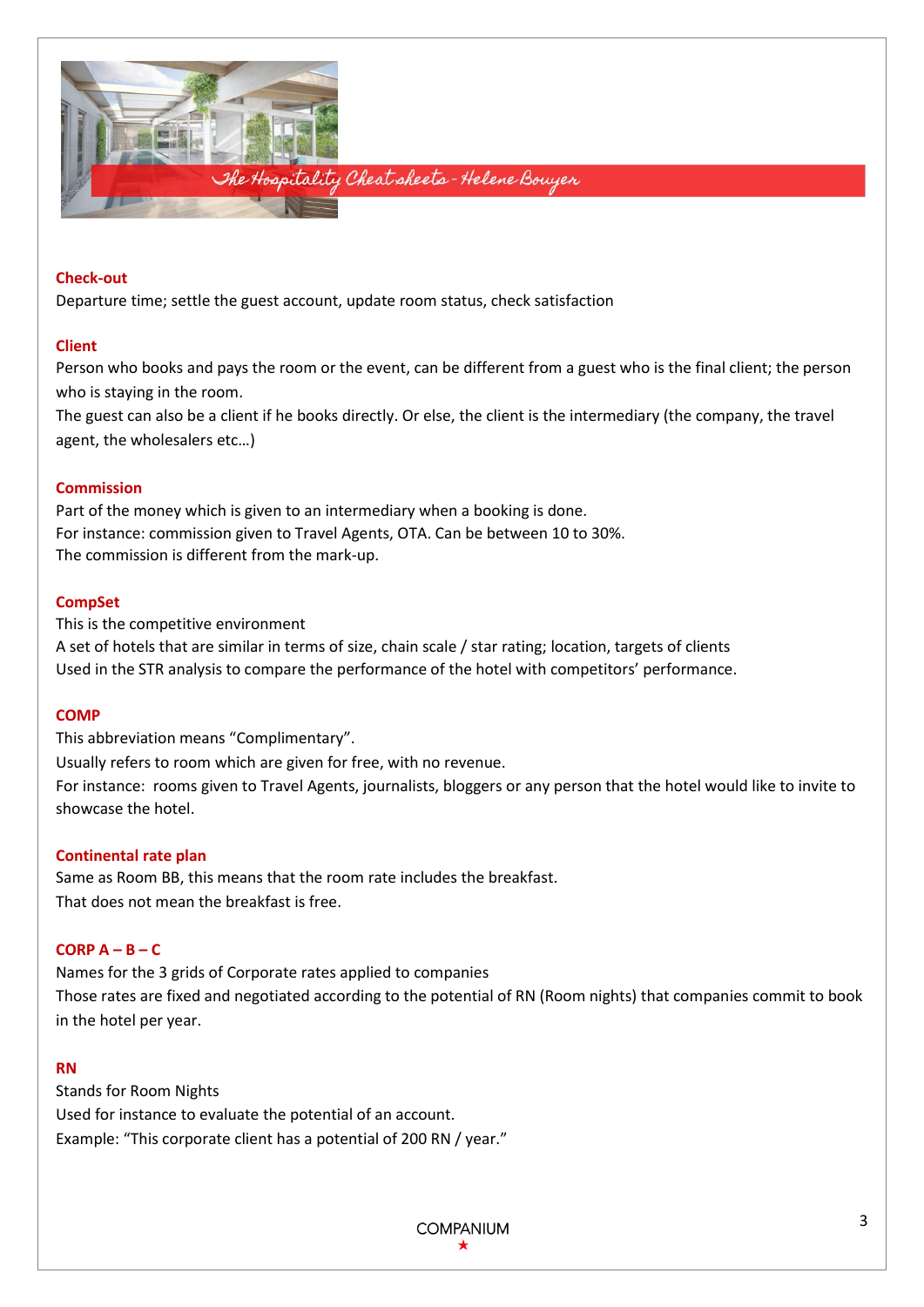

## **Corporate rates**

They are fixed rates agreed with a company, in exchange of a potential number of RN (room nights).

The company is the client. Guests are usually the employees of this company.

Guests can be occasional OR regular, but the company is a regular client.

Different type of Corporate rates, they are offered according to potential. Usually there are 3 rate grids, called A, B and C.

In most cases, only one or 2 room types are concerned by the rate negotiation: entry level (ex: Classic room), and an upgraded option (Ex: Deluxe room)

Negotiation can be done directly with the corporate local office, or via RFP (Request For Proposal), through a system called Lanyon: bidding online with Global Head of Purchase, an invitation is required to bid. No one-to-one meeting.

# **Corporate contracts**

- Rate could be Room only, or Room BB
- Rate could be LRA or NLRA: Last Room Availability, meaning that the client can book the last room available of the inventory. NLRA means that the hotel has the right to refuse to sell the room at this rate to this client, especially if demand is really high

# **Credit facilities**

Agreement between the property and a client to accept that the payment will be done by the company after the guest's departure. The guest is not paying his stay and an invoice is send to the company. The company who has an account with the property has usually 30 days after the invoice's date to pay it.

# **Crews / Airlines**

Contract negotiated with airlines to accommodate the crew when the flight attendants can't go back home after a flight abroad.

Can be a small crew (5 pax) up to a large crew (20 pax)

Long term contract (few years)

Negotiated a long time in advance

Rate is usually quite low, each Airline has its "city cap".

Check-in / check-out are not done on standard time of the day (can be very early or very late

Rate includes a range of special benefits (BB, meals, special discounts as they use a "per diem" for their expenses, access to the spa, etc..)

A block business: not flexible on the number of rooms needed!

- **Advantage:** A base business, secured business
- **Drawbacks:** The hotel must be organized to accommodate a crew (shift: housekeeping, reception etc…). Cannot be cancelled if the hotel needs the rooms for a large MICE business, for instance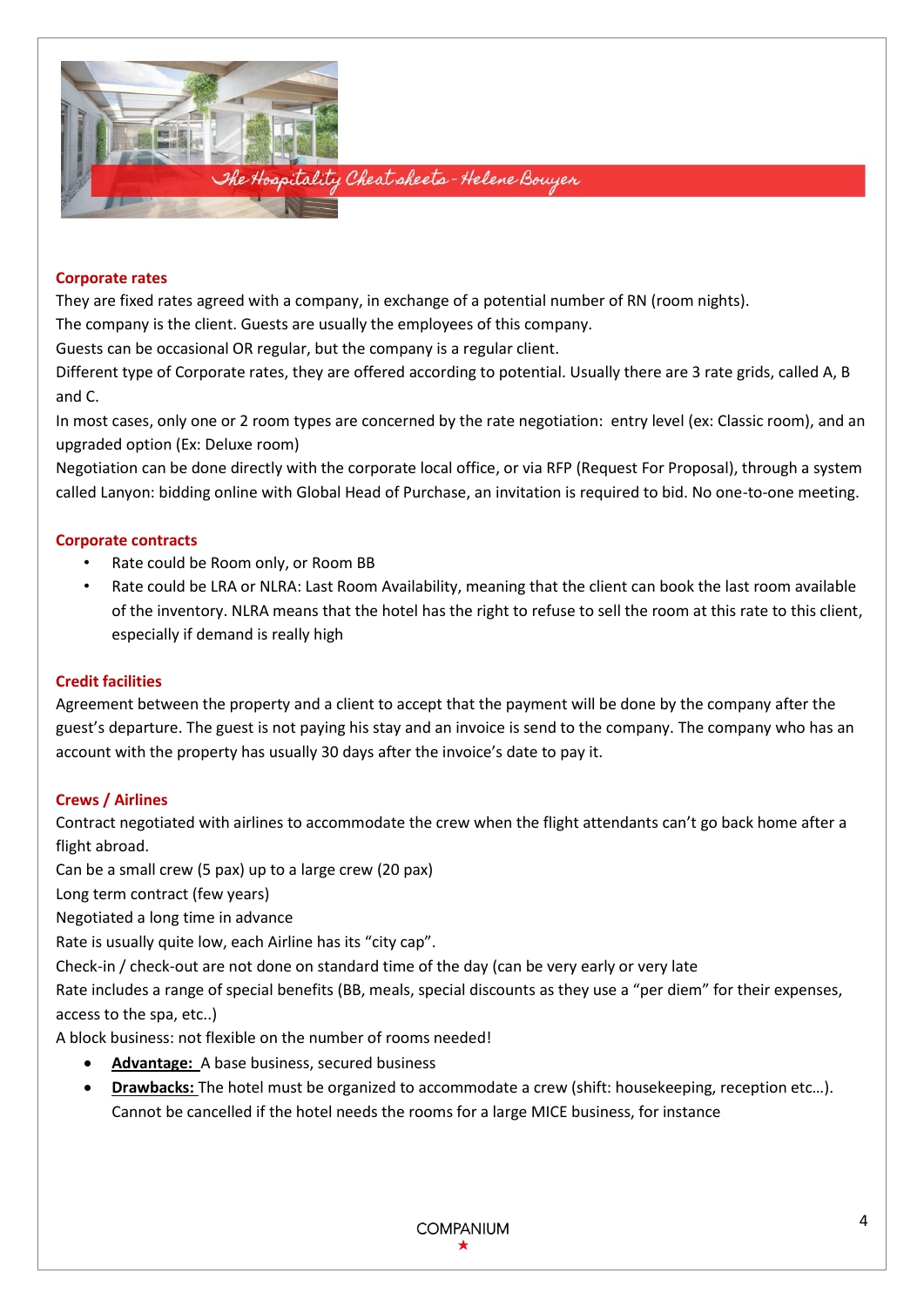

#### **CRM**

Customer Relationship Management

CRM is an approach to manage a company's interaction with clients / guests.

# **Cross-selling**

"relates to sales activities that identify, suggest, and sell related items such as accessories or services to a prospective or existing customer" (A. Pizam),

Example: A massage at the spa during their stay, A restaurant reservation, An airport transfer: sold by the hotel; Can also be services from partners / suppliers: city tour, an outside restaurants, booked through the Concierge: Clefs d'Or

# **Cut-offs / release dates**

deadlines to release allotments or confirm a booking. Can be used for block business too

# **Daily operation reports**

"This report contains a summary of a hotel's financial activities during a 24-hour period. The daily operations report provides a means of reconciling cash, bank accounts, revenue, and accounts receivable. The report also serves a posting reference for various accounting journals and provides important data that must be input to link front and back office computer functions. Also included in the daily operations report are room statistics and occupancy ratios and comments and observations from the accounting staff. The hotel's night auditor prepares the daily operations report, from which the general manager and different department heads can review: (a) revenues, (b) receivables, (c) operating statistics, (d) front office cash receipts and disbursements, (e) departmental reports on revenue and expenditures and, (f) a credit report, which lists guests accounts remaining unpaid three days after billing, and any unusually large guest charges or balances."

Source of definition: International Dictionary of Hospitality Management. Holcomb, Pizam.

## **Day use**

Rooms sold only for few hours per day (generally 6 hours, in the middle of the day)

## **Fixed rates / static rates**

The fixed rates do not depend on occupancy, negotiated on a contract. Contrary of dynamic rate.

They are rates negotiated with a client.

In a contract, it is possible to have different period, high and low season for instance, with 2 different static rates.

## **Dynamic rates**

Dynamic rates usually depend on the rate used on a specific date: BAR (a percentage of discount on the rate of the day).

That means the contract does not mention a static rate; but a rate which is dynamic. For instance: BAR – 20%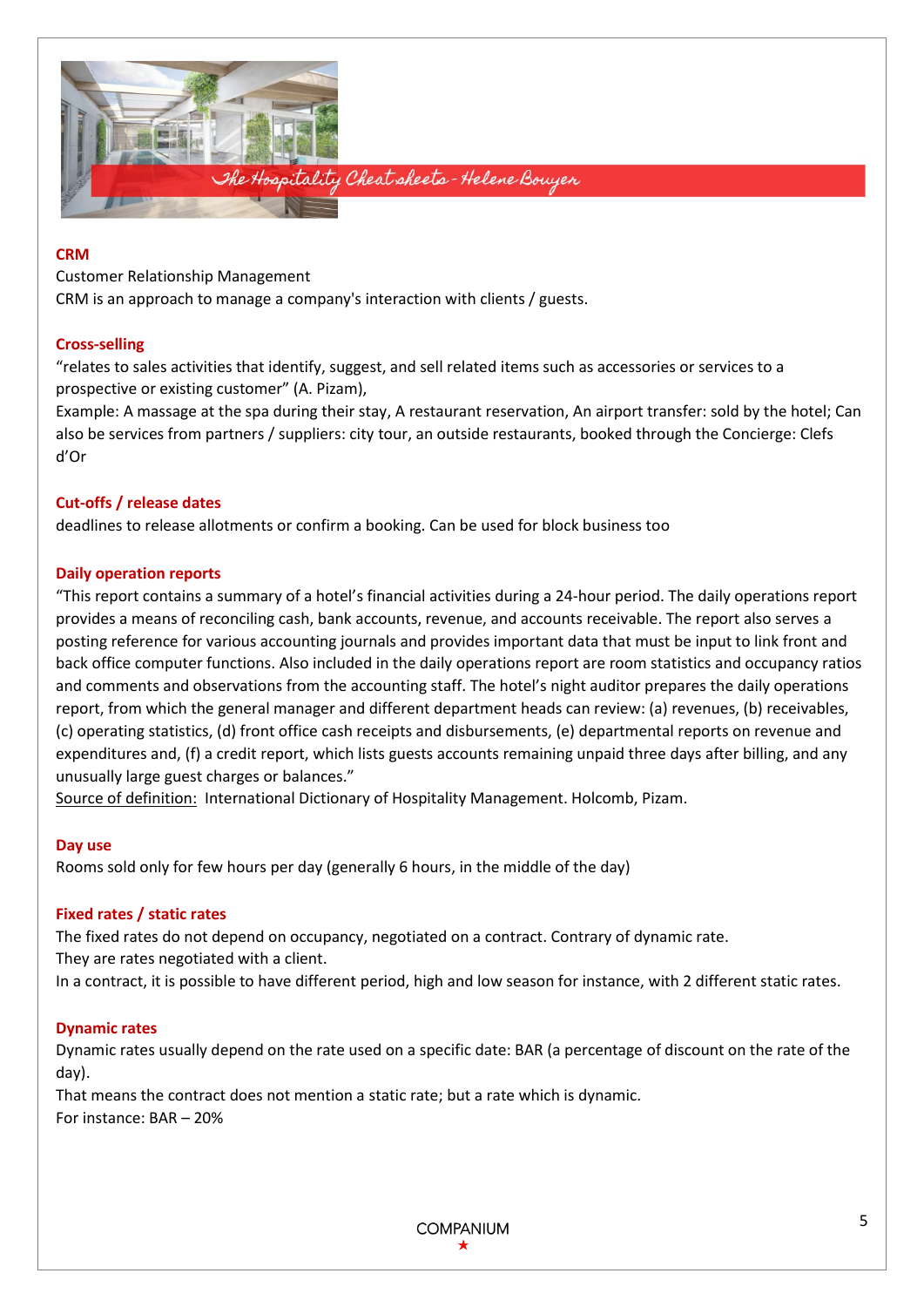

# **Early / Late arrival or check-in or out**

Normal check-in time is usually at 3:00 pm and check-out at 11:00 am. This may vary depending on properties. Early check-in means the client asks to arrive before 3:00 pm. This could be offered complimentary, depending on the occupancy and the client's loyalty, this could also be charged, if this is more than a couple of hours. If it is charged, it is guarantee. If it is COMP, it's usually "to be confirmed upon arrival"

# **Early bird**

Special rate / discount for clients who book a long time in advance. The goal is to create a base business

## **Extras**

Extras are all the expenses which are not covered by the rate plan It can be breakfast if the rate plan was Room Only. It can be drinks, meals, spas, drivers etc They are to be paid upon check-out

# **EBITDA**

Earnings Before Interest, Taxes, Depreciation and Amortization how profitable a company or business is with regards to its operations EBITDA = Operating profit + Amortization expense + depreciation expense Or: revenue – expenses (excluding taxes, interest, depreciation and amortization) Measures : financial performance, can be used to compared hotels' profitability, as it eliminates the effects of financing and accounting decisions

# **F&B**

The food and beverage department is responsible for :

- **Restaurants**
- Bars
- Kitchen
- Clean up services
- Room service
- Banquets and event

F&B department is usually divided into two parts:

- Kitchen: Responsible for food preparation including main food, dessert, side food, and beverage.
- Restaurant: Responsible to provide dining room operation, waiter service, food runner, and clean up service. Elaborate the menus and the offers

# **Finance Department**

The financial department's role is to: Record financial transactions, prepare and interpret financial statements and deal with cost accounting and cost control

Main missions are accounting, Finance operations, Purchasing, Storeroom, Audit, F&B controller, Credit control, Cost control

**COMPANIUM**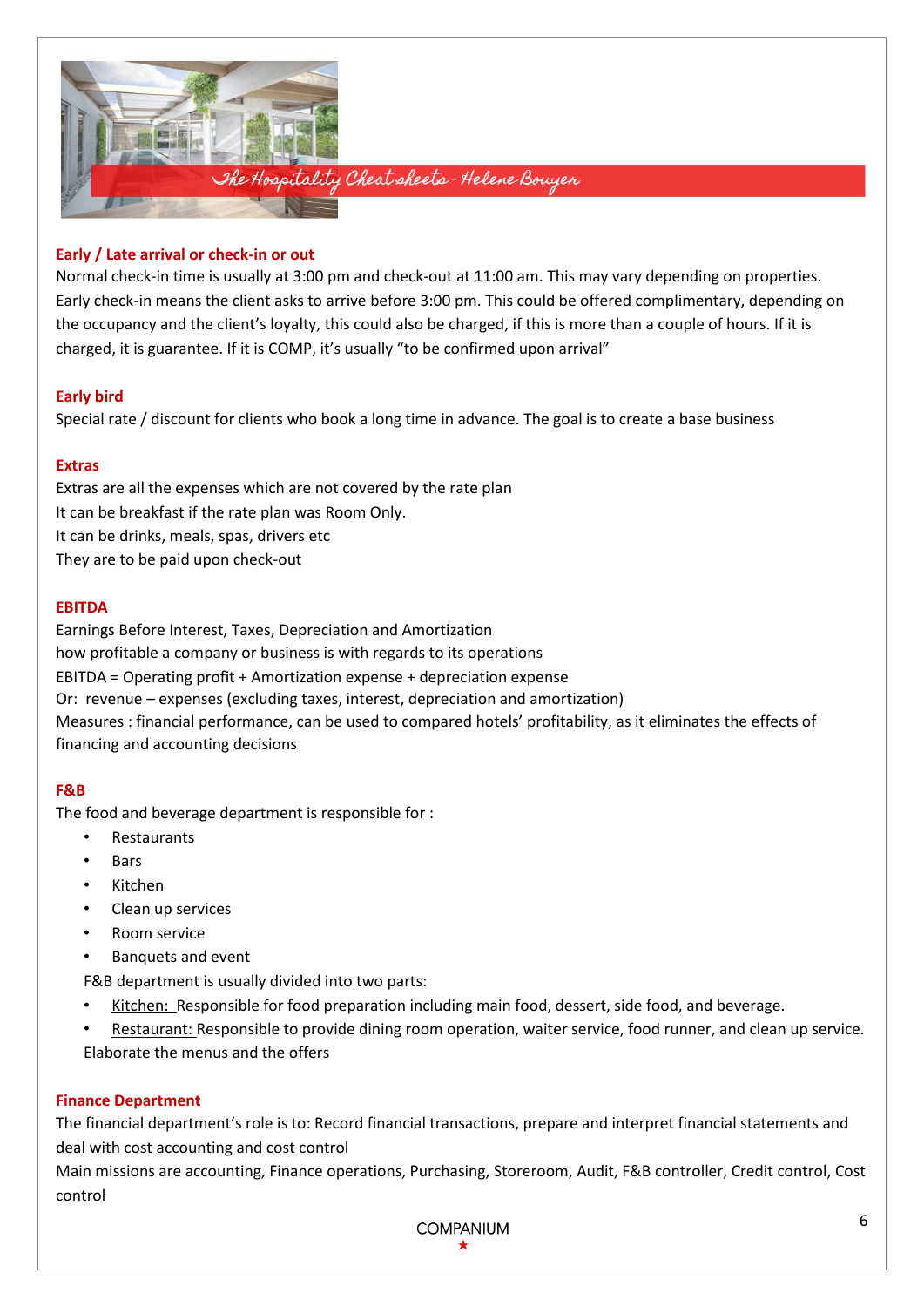

## **FamTrip**

Familiarization trips are organized to develop loyalty with clients, to show them the property and the service, to promote the destination and the hotel.

A FamTrip can be organized with an Airline (COMP tickets), a TO, a Tourism Board or other DMOs representing a destination, the purpose is to educate agents / press about their products & services and promote them.

## **FIT**

Frequent Independent Traveller: Individual, not a group. Type of travellers: Business or leisure, walk-in or with a reservation, not a long stay guest

# **Forecast**

A forecast is an estimation of the future situation in term of revenue, occupancy rate and RevPar for a specific period of the year.

The forecast is done yearly: this is called the budget

Then the budget is revised every month, week, day (depending on RM and hotels) to be as precise as possible, and to include OTB

# **Half board**

A rate plan including 2 meals, usually breakfast and dinner

# **Full board**

A rate plan including 3 meals. (All-inclusive means that beverages are also included in the rate plan)

## **Guest**

A guest is the final client; the person who is staying in the room. This is different from a client, who is the person who is booking and paying the room or the event. This is also different from an attendee

## **GDS**

Global distribution System A reservation tool used by TA to make a booking (hotel, airline ticket, car, or other travel service) Inventory and rates are available in live Ex: Galileo, Amadeus

## **GOP**

Gross Operating Profit One of the most important KPIs to measure the performance of a property / activity GOP = Revenue - Operating expenses Operating expenses: direct costs, labor, production of the service Measures: operational profitability of a hotel / structure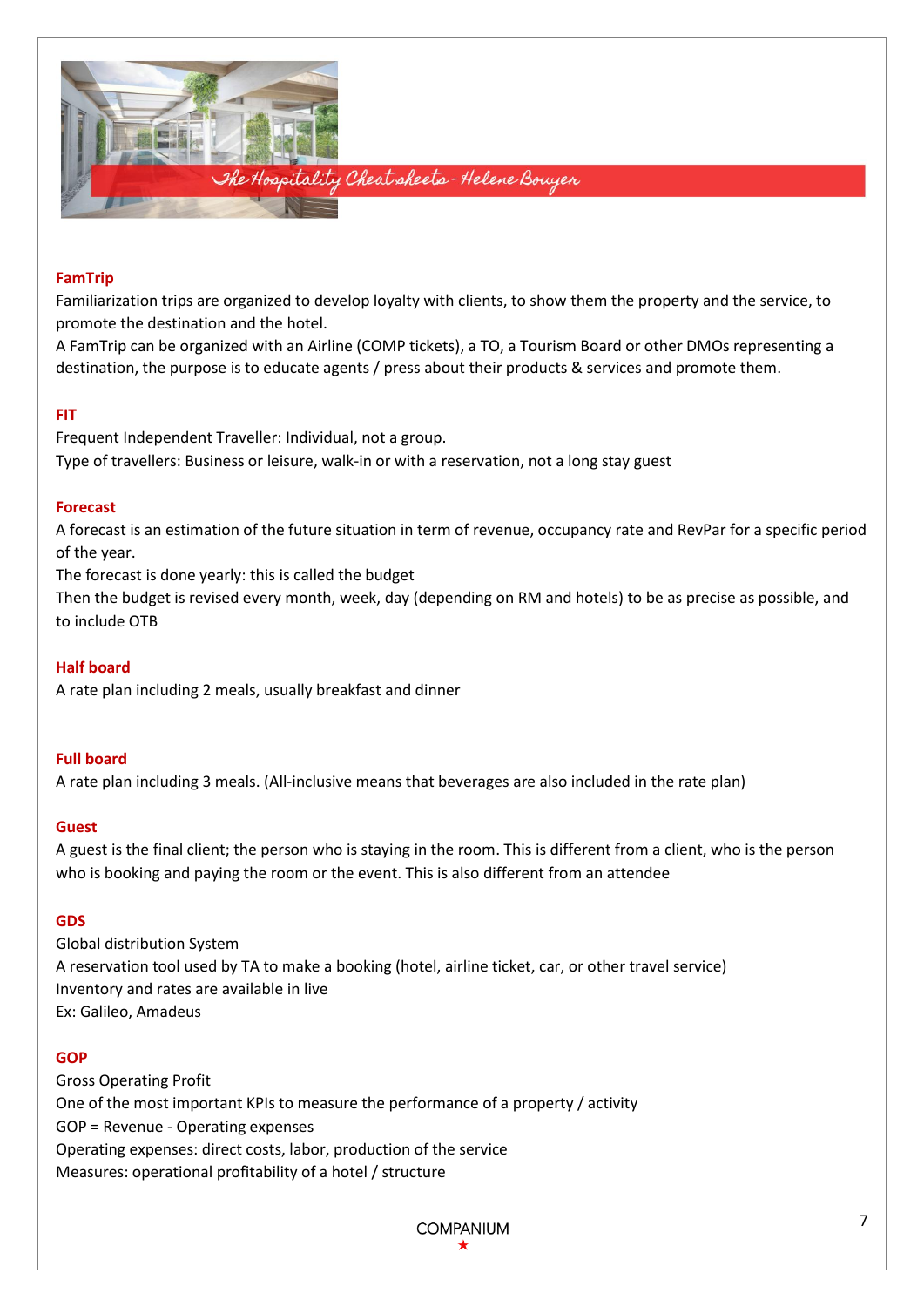

## **Group**

Usually, more than 10 rooms, with negotiated rates and special conditions: release dates, cancellation policy

## **Guest profile**

The guest profile is the PMS (Opera) gives information about the guest and his preferences. This is called the Cardex.

# **Human resources - HR**

The human resources department is given the responsibility to handle: Employee recruitment, and contracts, induction Arrange staff training Career management / promotions Disciplinary decisions Salaries and check staff attendance The two main challenges of HR are: How to recruit / attract staff? / How to retain employees?

## **Incentive**

An incentive is something that encourages a person to do something. In Hospitality Management, an incentive is an event (usually few days in a great destination) to motivate, reward employees or clients.

- Group size: usually quite small (between 10-50)
- Destination: usually upscale hotels or resorts in dreamy destinations.
- Targets: corporate but the trip is "Leisure oriented": unique amenities and facilities
- Lead time: usually more than 1 year

## **KPI**

Key Performance Index / indicators, such as revenue, RevPar, ADR, RevPor Used daily to measure the performance of the hospitality structure

## **Long stay guest**

Minimum 30 days, can be up to 3 years Long stay guests live in the hotel, its's "home away from home": they have all the facilities: rooms, restaurants, spa, laundry, and sometimes social networks. Usually contracts are signed with their company Competition of this kind of contracts: Serviced Apartment Very negotiated rate Tailored-made, bespoke contract, usually a package with special conditions. Example: rate is including F&B discount,

massage, half-board, laundry discount.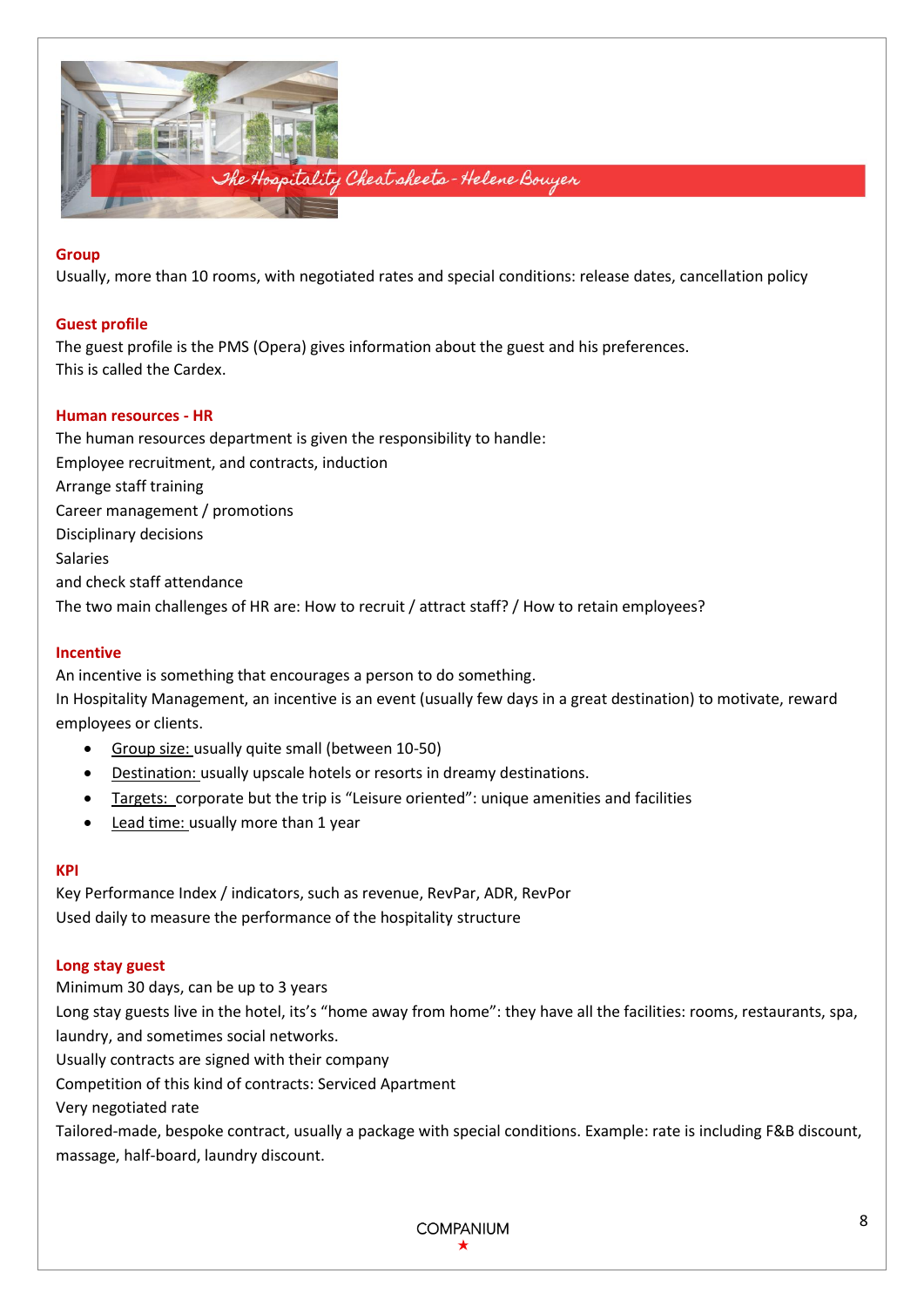

- Advantage: A base business, secured business
- Drawbacks: Rates might be very low, and guests are not flexible.

## **Loyalty program**

A 'Loyalty Program' Loyalty program encourages guests / clients to return to hotels where they frequently stay in order to get points and benefits.

They can redeem points to get complimentary nights for instance; or benefits such as complimentary upgrade. Example: SPG, a strong loyalty program in hospitality industry.

#### **LRA / NLRA**

Last room availability / Non Last room availability.

Those terms are used when a rate is negotiated between a company and a hotel: corporate contracts.

Rates could be LRA or NLRA:

LRA: Last Room Availability, meaning that the client can book the last room available of the inventory. NLRA: Non Last Room Availability, meaning that the hotel has the right to refuse to sell the room at this rate to this client, especially if demand is really high

## **Market penetration Index**

MPI - Measured by occupancy. occupancy 70% vs average of market 80%, your MPI index is 0.88. Used to analyse STR performance, for instance

## **Market segmentation**

Segmentation allows to identify the **trends of groups of clients, who have common behaviours:**  Length of stay (short or long stay), Day of weeks stays (week days or week-ends); Average Revenue per room, Type of rooms booked, Booking Lead Time – booking window, Period of stay, Cancellation rate, No Show ratio, Rooms only or other expenses (spa, F&B etc…), Etc …

## **Market share**

Hotel's percent of total. One of the KPIs used to evaluate the performance of a property compared to the competition.

Used for instance to analyze the STR performance

## **Marketing mix**

In Hospitality industry, the marketing mix combines the 4 P below:

- Place (not much can be done)
- Product / service (how to enhance the service, consistency, perception)
- Price (RACK, packages, rate per segment)
- Promotion: ads (type of medias, budget, promotions)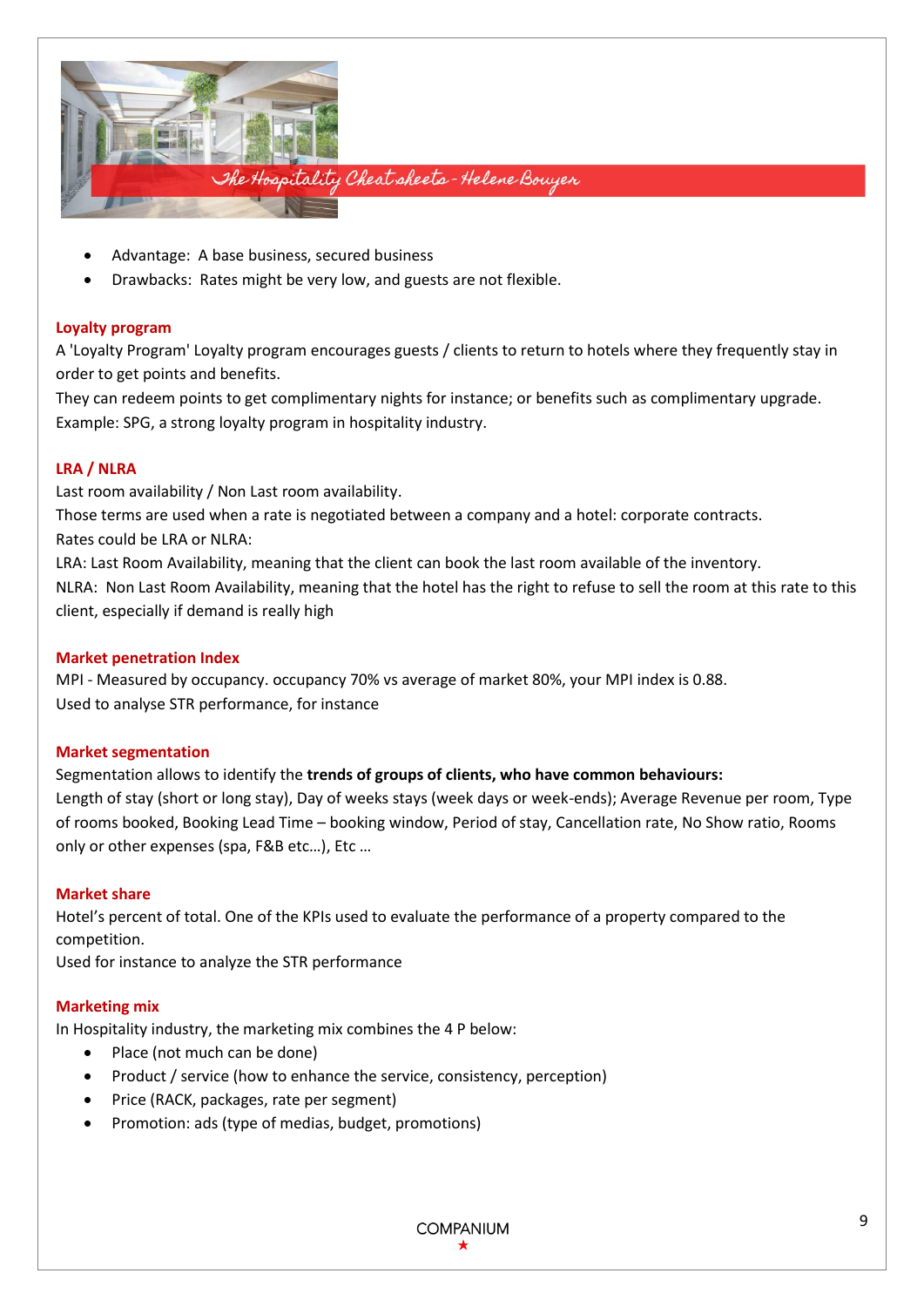

## **Mark-up**

This is different from commission; the room is sold to a third party at a rate and the third party add their markup to obtain their sell rate (ex: wholesaler)

# **MICE**

The acronym for group business organizations: Meeting, Incentive, Convention, Events / Exhibitions.

4 major parties are generally involved: 1- the participant, 2-the organizer: sponsor, association, corporation, other. 3- the intermediary : meeting planner, travel agent, convention bureau, 4- the venue: hotel, convention or exhibition center, municipal facility.

In hospitality industry, MICE business can involve:

- Meeting rooms: venues
- Guest rooms : can be single or double occupancy: group rate
- Banqueting : F&B needs
- Specific requirements : music, translation booth, entertainments

# **Millennials**

Millennials, also called Y generation, are a group of people born between 1980-2000 Mains traits are :

- Free time, time for themselves, different separation work / personal life
- Yolo (*You Only Live Once*)
- Internet and New technologies
- Travel more (5 travels / year, vs 3 for the average of the active population)
- Green travel sensitivity to environment
- Look for good value for money
- Don't believe advertising / commercial communication
- Online reviews : 78% of them check online reviews (vs 46 % of the average travellers [\(study](https://www.coachomnium.com/bonus/les-clients-dhotels-nous-les-avons-interroges.html) [Coach Omnium\)](https://www.coachomnium.com/bonus/les-clients-dhotels-nous-les-avons-interroges.html).
- « Bleisure » : According to a [Chase Marriott Rewards Premier Business Credit Card Survey,](http://www.businesswire.com/news/home/20160614005824/en/Small-Business-Owners-Realize-Benefits-Vacations-Struggle) 78% of millennials intentionally carved out personal time on a business trip.

**Careful:** difference of age (20 years), different level of life, way of life.

## **MOD**

Stands for Manager on duty

## **Mystery shopping**

The [activity](https://dictionary.cambridge.org/us/dictionary/english/activity) o[f pretending](https://dictionary.cambridge.org/us/dictionary/english/pretend) to be a [normal](https://dictionary.cambridge.org/us/dictionary/english/normal) [guest](https://dictionary.cambridge.org/us/dictionary/english/customer) to check the quality of the service of an hotel or a restaurant. The mystery shopper will usually stay one night and test a maximum of services (restaurants, spa, breakfast, laundry etc…), his company is paid by the hotel to get an objective feedback. Upon departure, the mystery shopper usually asks to meet the GM in order to introduce himself and give a short feedback. The final report is sent 2 or 3 weeks after the stay.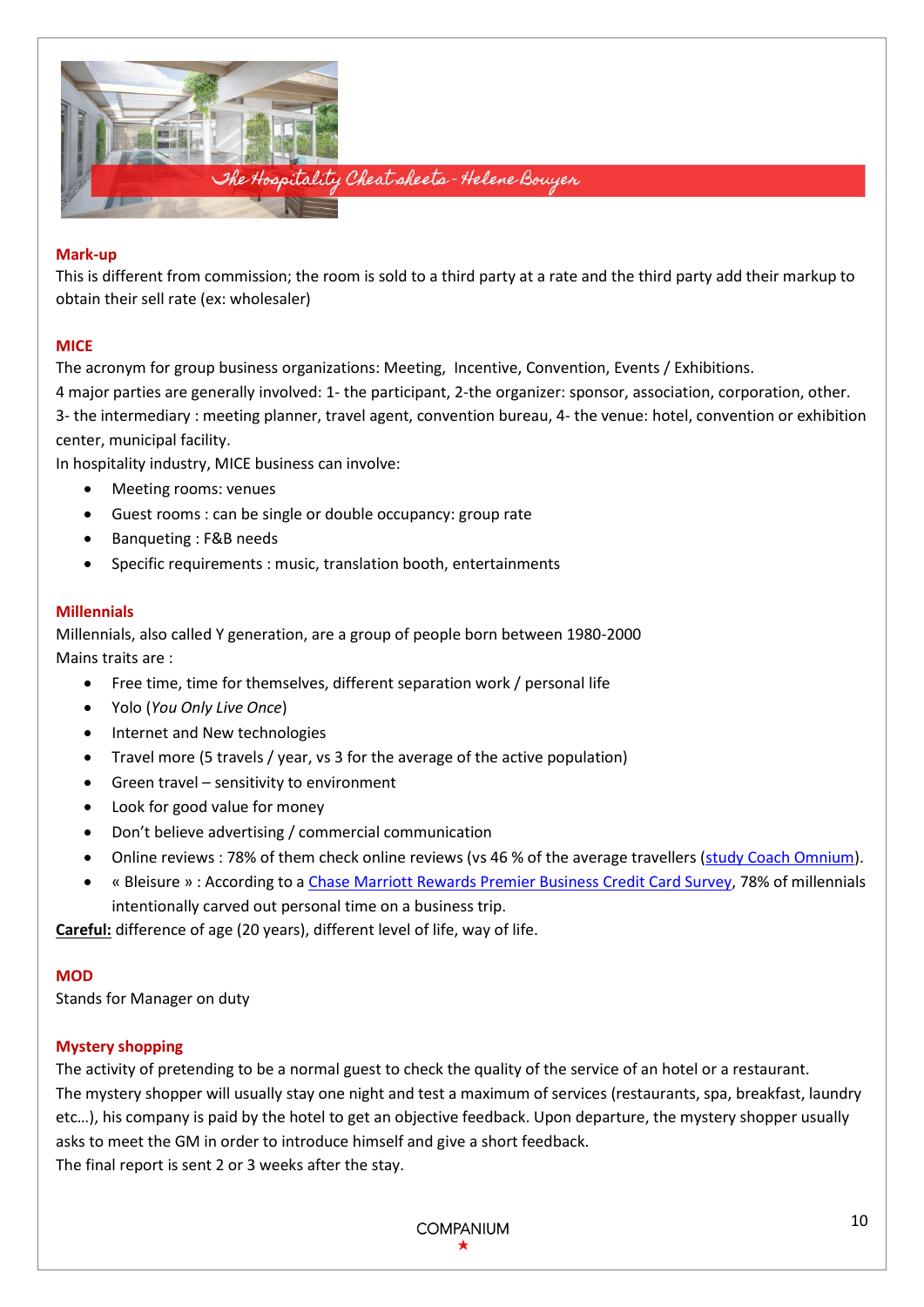

#### **No show**

A client who has a booking and is not coming, without cancelling his booking. Can be charged or not, depending on hotel policy and contracts

## **Occupancy**

This KPI shows the percentage of available rooms of the hotel that have been sold, during a certain period of time or a certain date

## **OOO Rooms**

Out Of Order Used in the daily reports to mention a room that cannot be sold, and needs to be temporary removed from the inventory

#### **OTA**

Online Travel Agent Take a commission for each booking done through the platform. A voucher is sent to the hotel to confirm the booking Ex: Booking or Expedia

## **OTB**

On The Book Bookings already saved in the PMS (Property Management System)

#### **Overbooking**

More bookings done than available rooms, expecting that cancellations and no-show will compensate this risk

#### **Pace**

the speed (or not!) at which bookings are made. This is needed to evaluate the demand, to adapt the rate (which BAR can be used), and forecast the revenue for a specific period or a certain date

## **Pax**

Used to mention the number of persons Example: 100 pax, means 100 persons

#### **PMS**

Property management System: Opera, Protel for instance. A local hotel system used for reservation, availability, occupancy, check-in/out, guest profiles, report generation etc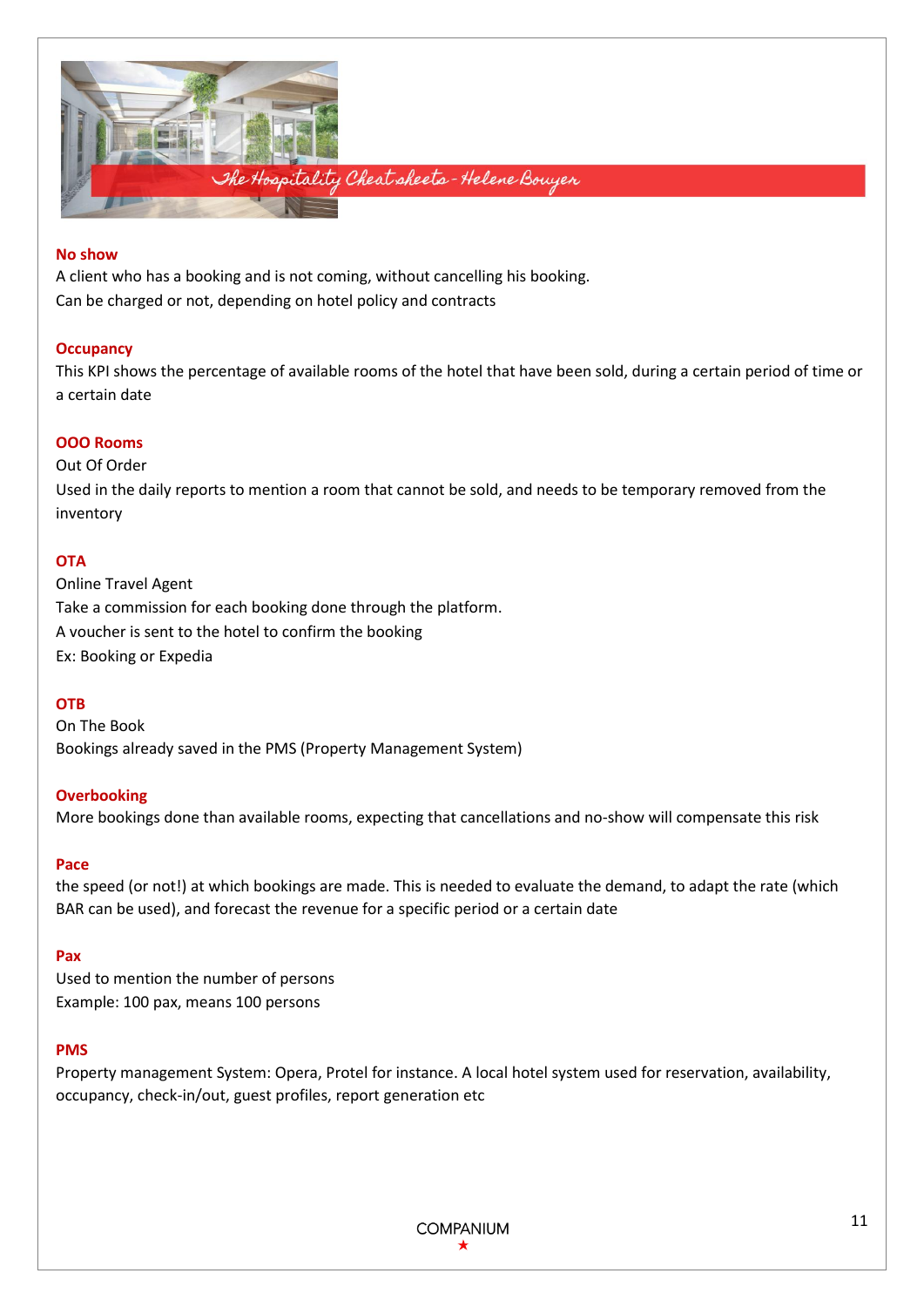

#### **PR**

# Public Relations

The aim of public relations is to inform the public, prospective customers, investors, partners, employees, and other stakeholders and ultimately persuade them to maintain a positive or favorable view about the organization, its leadership, products, or political decisions.

In Hospitality industry, that refers to all activities that aim to be considered and exploited by journalists and social media. (press kit, press releases, events, innovations in the hotel / restaurant, new information: a new chef, a new product, a new service…).

- **Press kit:** a full document with all the needed information about the structure (updated once per year, or when major changes have happened)
- **Press releases:** edited each time there is something new to communicate on. (ex: the Yule log for Christmas, A Valentine package, new menus …)

# **Pre / Post stay meeting**

When attendees, to a MICE event for instance, extend their stay for personal purpose. This is usually one or few nights before or after the event.

## **RACK rate**

published rates, usually the most expensive rates on the rate grid The highest rate: Published rates (lobby, room door, website and official communication) Please note that this rate is almost never applied

## **Rate parity**

rate uniformity on all distribution channels for the final guests. A way for hotels to guarantee their direct clients they will not find a cheaper rate elsewhere. Intermediaries should have mark up on their net rate to offer the rate parity

## **Room Revenue**

Total revenue from the rooms sold Room revenue = total revenue from the sold rooms Example:

- Sold rooms: 70
- $ADR: 200 \in$
- Room revenue: 14 000 €

Caution: Alone, this KPI doesn't mean a lot!

Have we sold a lot of rooms? how many rooms remained empty? Was the ADR good? What type of rooms have we sold?

## **RGI**

Revenue Generation Index: Revenue share of the market, the market being your hotel and the hotel competitors is MPI x ARI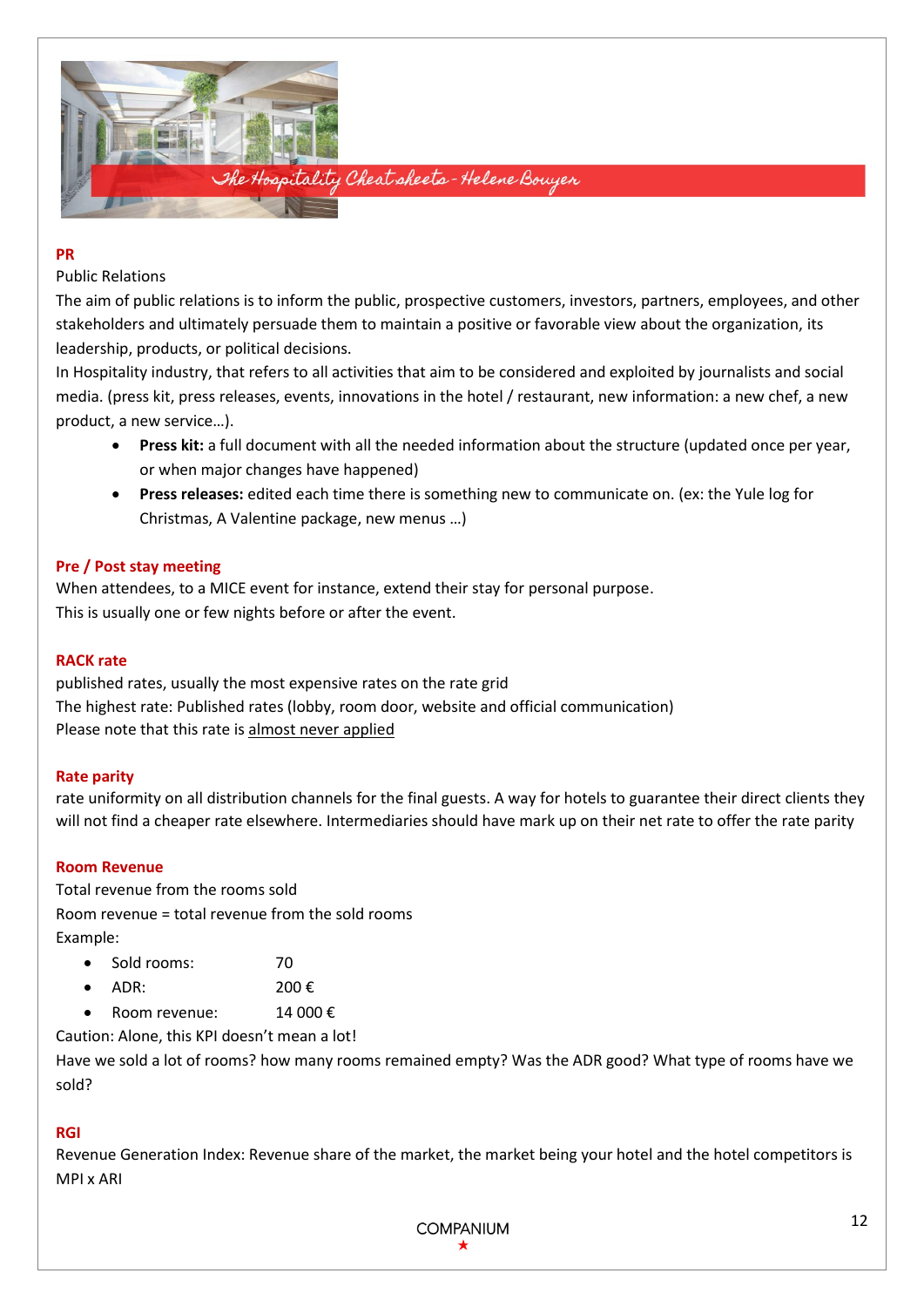

# **Room Type**

- **Connecting:** Beside each other with a door, access without using the public corridor
- **Single room:** Room used by one person. Does not mean that the bed is a small one, the room can have a double-bed!
- **Double room:** Can accommodate one or two people
- **Twin room:** The twin room displays two beds (can be single or double beds)
- **Suite**: One or more bedrooms in addition to a separated living room
- **Junior Suite** : Has a sitting / living area and a bed. The bedroom and the living area are not separated, which is the characteristic of a suite

## **Reviews (online)**

In Hospitality industry, online reviews are used on travel websites to give clients and guests an opportunity to rate and comment on services they have experienced.

Tripadvisor is the most famous and its impact is considerable.

Hotels and restaurants have to take them into account, and take time to answer to each and every comment.

## **RevPar**

**REV**enue **P**er **A**vailable **R**oom

This ratio is the most helpful as it combines 2 ratios : room revenue + number of available rooms or paid occupancy + ADR

It shows more realistic results than revenue alone or ADR alone

RevPar = Room revenue / number of available rooms

RevPar = Paid occupancy x ADR / 100

Example:

- Room revenue  $14,000 \notin$
- Number of available room 95 (100 5 rooms "OOO")
- Paid occupancy 73,68%
- ADR 200  $\epsilon$
- RevPar 14 000 / 95 = 147,36 $\epsilon$ , or 73,68 x 200 / 100 = 147,36 $\epsilon$

## **RevPOR :**

REVenue Per Occupied Room

Measures the total revenue per room which has been occupied.

RevPOR = Total revenue / number of occupied rooms

Total revenue: room revenue + extras: Restaurants (F&B), spa, and any other type of extras in the hotel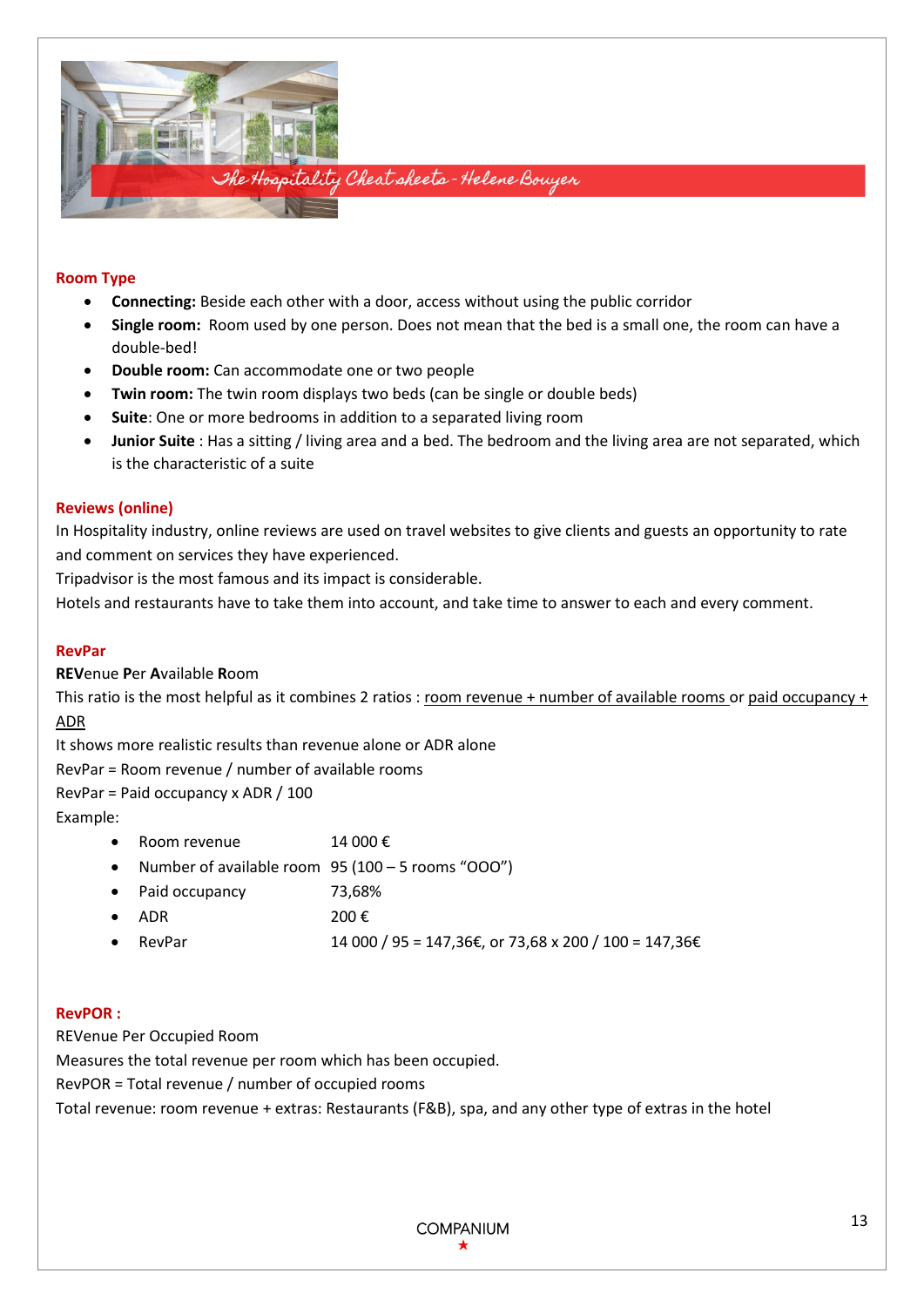

#### Example:

| Room Revenue: | 14 000€ |
|---------------|---------|
|               |         |

Other revenues:  $6000 \in$ 

- $=$  Total revenue: 20 000 €
- Occupied rooms : 70
- RevPor: 20 000 / 70 = 285,71 €

## **RFP**

# Request For Proposal

A way to negotiate a global corporate contract, through a system – usually Lanyon It is an online bid with Global Head of Purchase, an invitation is required to bid.

# **ROI**

Return On Investment. Helpful to evaluate if an action (marketing for instance) has a positive impact.

## **Room only**

This is a rate without breakfast, or any meal plan. This is the contrary of Rate room BB, this rate plan is also called "European plan"

## **Room rate BB**

Room with a breakfast including in the rate. That does not mean the breakfast is complimentary. This is the contrary of Rate room only This rate plan is also called Continental plan

## **Room status**

Used specially by reception and housekeeping. The room status indicates if the room is occupied, ready to be sold, dirty or to be inspected after the housekeeping service.

## **Room types / categories**

From the lowest to the highest, the rooms are organized by categories Example: Standard room, Deluxe rooms … Suites have also categories

# **Site inspection**

Hotel tour is organized to promote the facilities of the hotel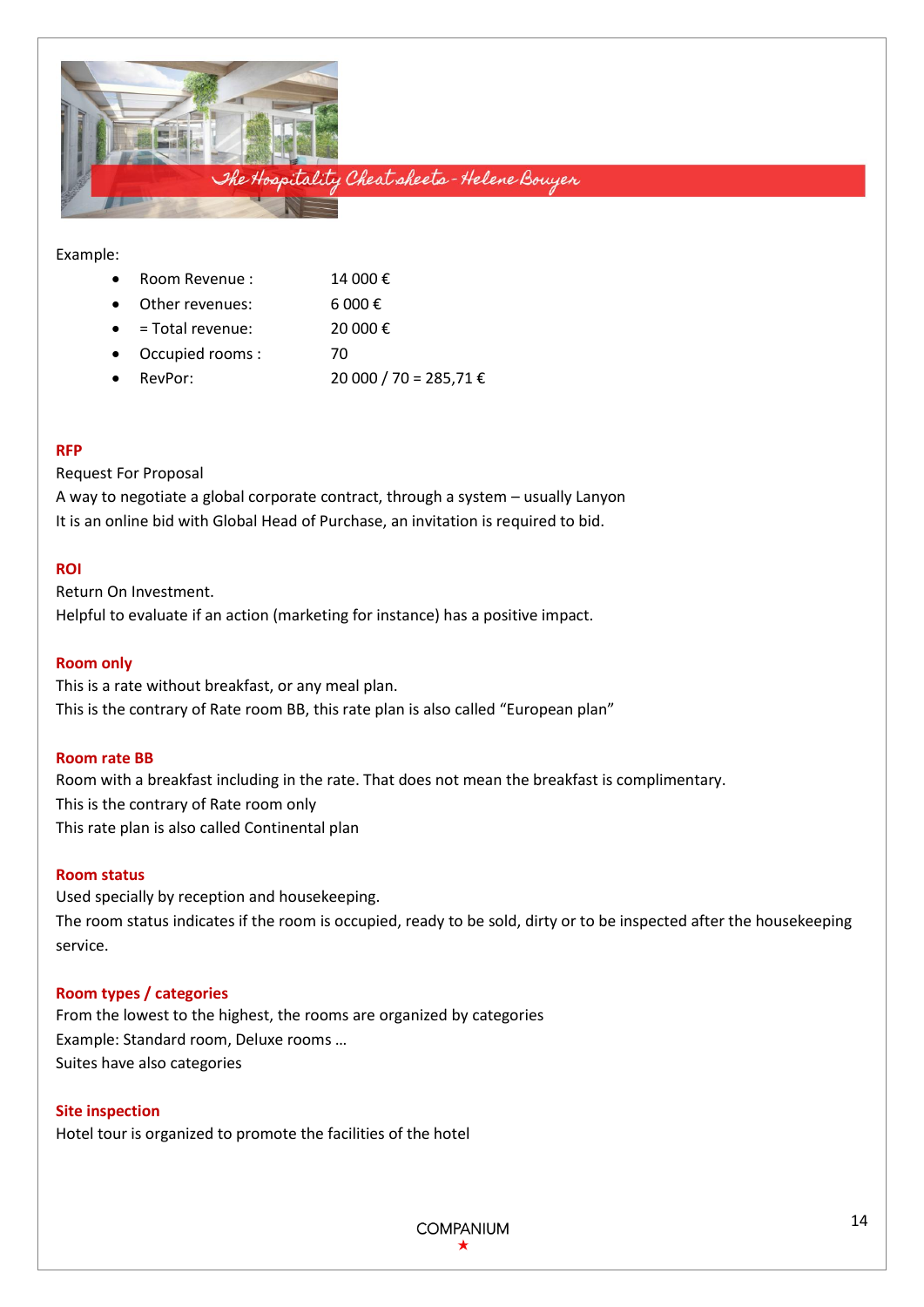

# **STR**

Smith Travel Research. Reports showing the hotel performance as per CompSet's performance in term of occupancy, ADR and Revenue. Those daily reports show a ranking in term of market penetration and other KPIs

# **SWOT**

SWOT analysis is an analysis framework used to evaluate a company's competitive position and stands for strengths, weaknesses, opportunities and threats.

- **Internal**: Strengths and weaknesses . This depends on the hotel or restaurant. (ex: location, a renowned chef, the brand, the spa, the Michelin starred restaurant…)
- **External** : Opportunities and threats (ex: the attractiveness of the city, a large city event, the competition). The hotel or restaurant cannot change this but can react to a threat and use an opportunity.

# **Trade shows**

In hospitality industry, they are large annual events where the Director of Sales of an hotel can or his team members, as well as the GM, meet travel agents to promote his hotel.

One-to-one meetings are organised according to a schedule (10 to 20 minutes per appointment) For instance:

- Leisure trade shows: Travel Week Virtuoso in Las Vegas, ILTM (ex: Europe: Cannes), ATM: Arabian Travel Market (Dubai), L.E. Miami, Emotion Barcelona, ITB Asia
- MICE: IBTM (Barcelona), IMEX (Americas / Frankfurt), IFTM, Top resa, Paris
- Both leisure and MICE: ITB Berlin, IFTM, Top resa Paris, World Travel Market WTM, London

## **Travel Agent**

Travel agent definition is a person engaged in selling and arranging transportation, accommodations, tours, or trips for travelers.

For hotels, the travel agent is an intermediary; a commission is paid (around 10% usually).

The travel agents are invited to discover and experience hotels (specially luxury hotels), during FamTrips, in order to recommend them to their clients.

## **Up-selling**

"up-selling represents the efforts of reservation agents and front desk agents to convince guests to rent rooms on categories above standard rate accommodations" (A. Pizam), examples: A Deluxe room instead of a standard room, a suite instead of a room; A room with a view; A room with access to the Business Lounge… Different from cross-selling

## **USP**

Unique Selling Point, or Unique Selling Proposition, or even KSP: Key selling point What makes the hotel special, what differentiate its offer compared to the competition. A factor that differentiates a product / service from its competitors, such as the lowest cost, location,